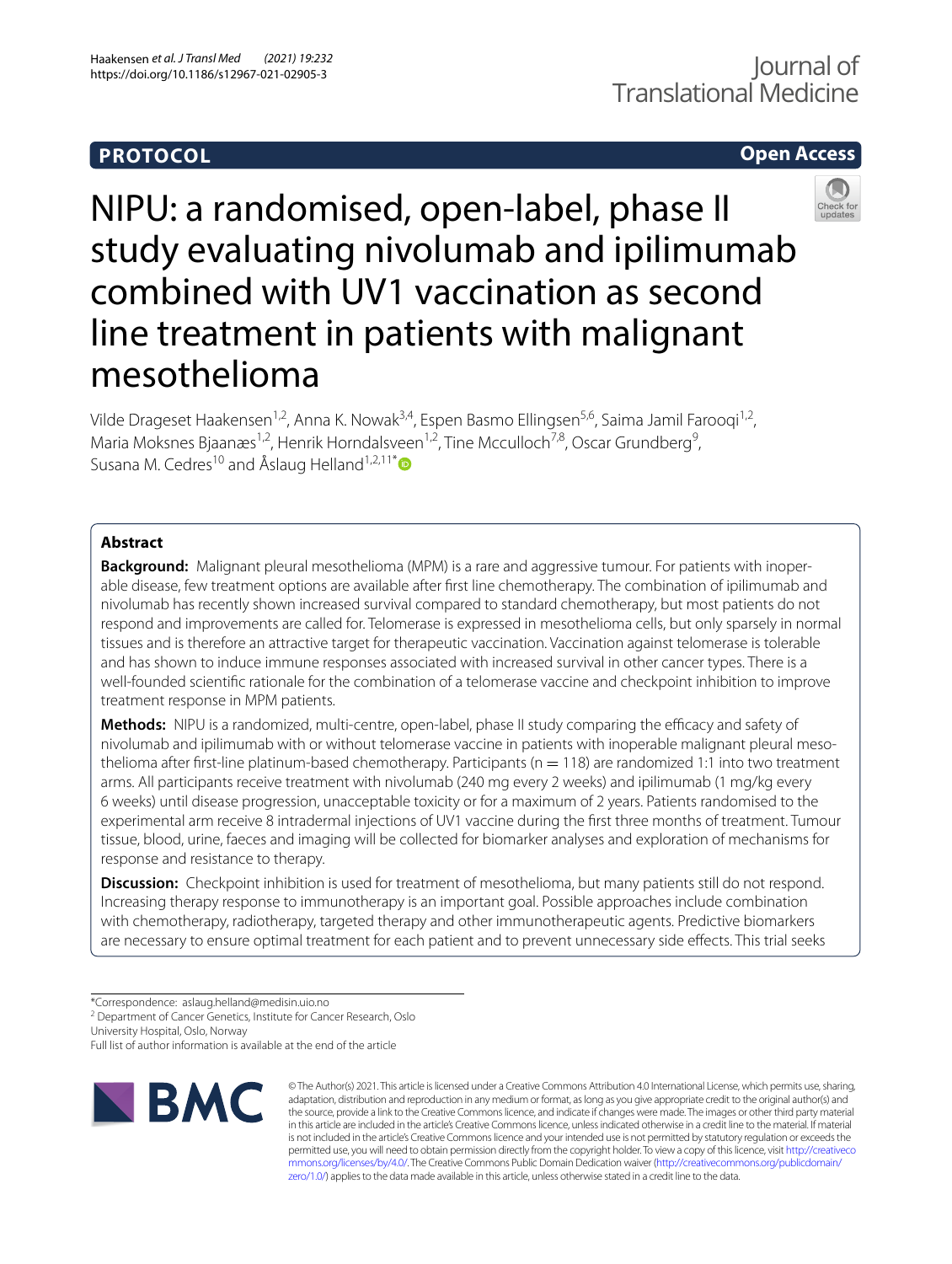to improve treatment response by combining checkpoint inhibition with a telomerase vaccine and also to explore mechanisms for treatment response and resistance. Knowledge gained in the NIPU study may be transferred to the frst line setting and to other cancers with limited beneft from immunotherapy.

*Trial registration*: ClinicalTrials.gov: NCT04300244, registered March 8th, 2020, [https://clinicaltrials.gov/ct2/show/NCT04](https://clinicaltrials.gov/ct2/show/NCT04300244?term=NIPU&draw=2&rank=1) [300244?term](https://clinicaltrials.gov/ct2/show/NCT04300244?term=NIPU&draw=2&rank=1)=NIPU&draw=2&rank=1.

**Keywords:** Malignant pleural mesothelioma, Telomerase vaccine, Immunotherapy, hTERT, Nivolumab, Ipilimumab, Biomarker, Immune response

# **Background**

Malignant pleural mesothelioma (MPM) is a rare and aggressive tumour originating from the cells lining the mesothelial surface in the lungs. Median overall survival (OS) is  $\sim$  1 year [\[1](#page-7-0)]. Asbestos exposure is linked to development of the disease [\[2](#page-7-1)]. Most patients diagnosed with malignant pleural mesothelioma are inoperable and have been treated with cisplatin in combination with pemetrexed which has been the standard of care frst-line therapy worldwide since 2003.

Intra-tumour infltration of CD8+ T cells is associated with improved outcome in MPM [[3\]](#page-7-2) and a high expression of PD-L1 is associated with poor prognosis in this group of patients [\[4](#page-7-3)]. Monotherapy using pembrolizumab, nivolumab or avelumab has demonstrated a response rate of  $9.3-20\%$  [\[5](#page-7-4)-[7\]](#page-7-5). The only phase 3 trial combining PD-1 and CTLA4 inhibition (Checkmate 743) showed an increased median survival from 14.1 to 18.1 months, and a duration of response of 11.0 vs 6.7 months in the combination arm vs the chemotherapy arm, respectively [\[8](#page-7-6)]. However, almost all the beneft was seen in patients with biphasic or sarcomatoid disease, whereas those with epithelioid disease did not beneft signifcantly. Grade 3 or 4 toxicity with the combination has been found in 17–34% of patients and has generally been manageable. The most common toxicities have been from the skin, gastrointestinal tract, hormone system and infusion reactions  $[8]$  $[8]$ . Based on these results, the FDA approved the combination of ipilimumab and nivolumab in the frst line setting in October 2020.

Although these results are encouraging, the response rates seen are moderate compared to what has been documented for the combination of checkpoint inhibitors in other cancer diseases, indicating that checkpoint inhibitors alone are not enough to trigger an activation of an immune response against MPM. MPM is often found to be immunologically 'cold' tumours (lacking immune cell infltration), but previous studies have indicated that treatment can increase immune cell infltration in such cold MPM tumours by oncolytic virus [[9\]](#page-7-7). Combining checkpoint inhibition with a treatment that can increase lymphocyte infltration in the tumour could increase the response rates. One such approach is to use a vaccine aiming to activate an immune response directed against tumour-related antigens, and to combine the vaccine with checkpoint inhibitors.

UV1 is a therapeutic cancer vaccine directed against telomerase produced by Ultimovacs ASA. Telomerase maintains telomere length in dividing cells and is considered essential for tumour growth. It is expressed at high levels in more than 85% of human tumours, but only sparsely in normal tissues [\[10\]](#page-7-8). Since telomerase is an essential enzyme and universally expressed by most tumour cells, it represents a unique cancer antigen as a basis for immunotherapy.

In the NIPU-trial, UV1 will be tested in combination with ipilimumab and nivolumab to assess its ability to increase the treatment response in patients with MPM in the second line setting. This study was designed prior to the positive results of the CheckMate 743 trial, and may also inform the potential for UV1 vaccination in the frst line setting.

# **Methods/design**

Oslo University Hospital is sponsor of the study. We have established collaborations for patient recruitment with cancer centres in Australia, Denmark, Sweden and Spain. University of Western Australia is sponsor for the study in Australia. Patient recruitment started in June 2020 and is expected to fnish by May 2022. Initiation of the trial was postponed due to the COVID-19 pandemic. By March 2021, patients are included in Norway, Australia and Denmark.

# **Objectives**

#### *Primary objective*

To evaluate and compare the efficacy of nivolumab and ipilimumab with or without UV1-vaccine in patients with inoperable malignant pleural mesothelioma progressing after frst-line platinum-based chemotherapy. The primary end point will be progression free survival (PFS) evaluated by modifed response evaluation criteria in solid tumours (mRECIST) [\[11](#page-7-9), [12\]](#page-7-10) as determined by blinded, independent central review (BICR).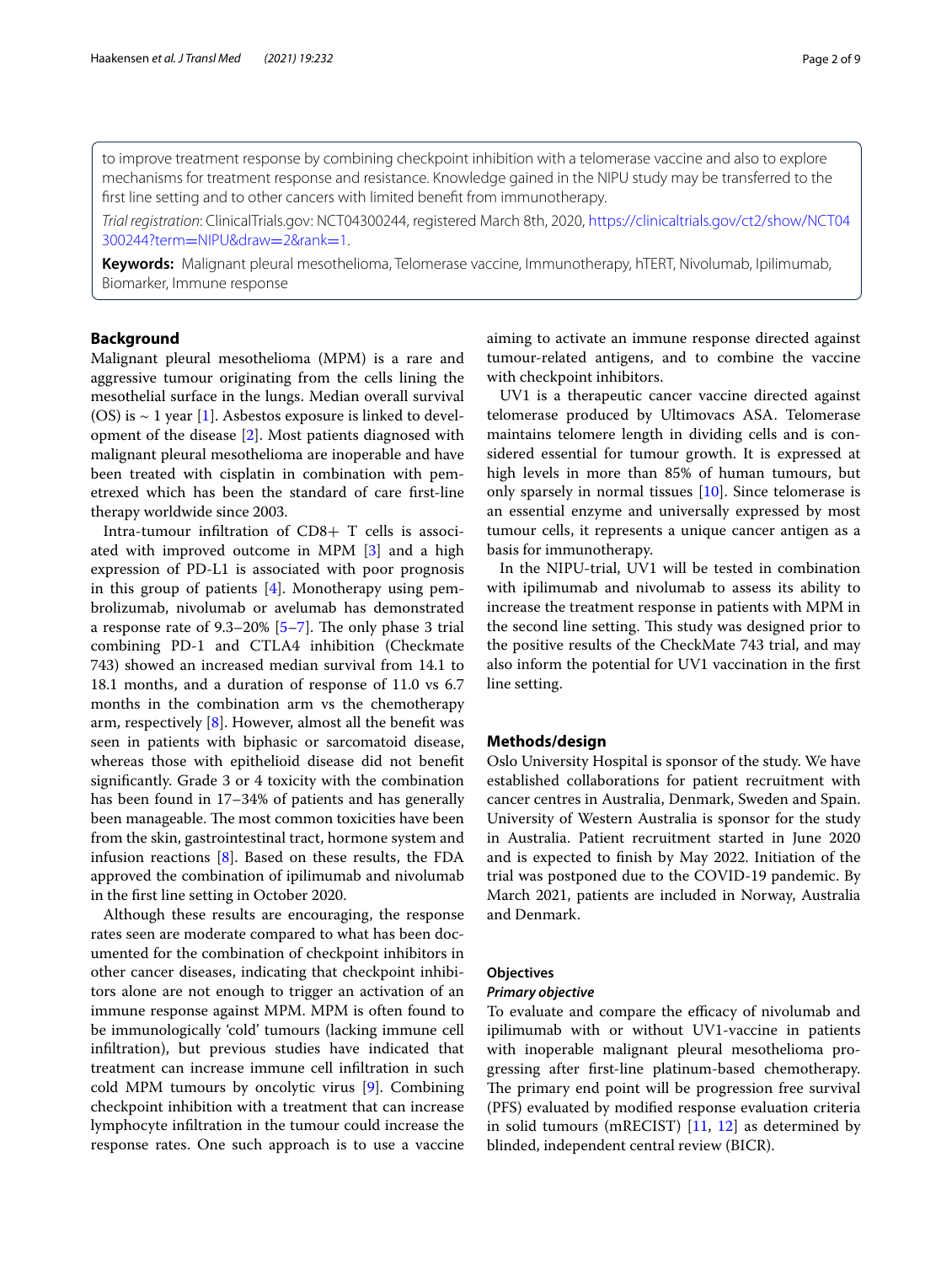## *Secondary objectives*

- To compare overall survival (OS), objective response rate (ORR), disease control rate (DCR), time to response (TTR) and duration of response (DOR) according to Response Evaluation Criteria in Solid Tumours, version 1.1 (Modifed RECIST), in patients who receive nivolumab and ipilimumab with patients who receive nivolumab and ipilimumab in combination with UV1.
- To evaluate changes from baseline in patientreported outcomes (PROs) of lung cancer symptoms, patient functioning, and health-related quality of life (HRQoL) in patients who receive nivolumab and ipilimumab compared to patients who receive nivolumab and ipilimumab in combination with UV1.
- To determine tolerability in patients who receive nivolumab and ipilimumab compared to patients who receive nivolumab and ipilimumab in combination with UV1.

# *Exploratory/translational objectives*

- To characterise the TCR repertoire in patients receiving checkpoint inhibition alone compared with in combination with UV1 vaccination.
- To evaluate tumour mutational burden (TMB) as a predictive biomarker of response to therapy.
- To assess any diference in immune cell infltration in tumour pre- and post-treatment with checkpoint inhibition alone or with UV1 vaccination.
- To assess vaccine-specifc T-cell response in the blood cells of patients treated with UV1 vaccination.
- To assess any correlation between the microbial composition in faeces and treatment response.

• Evaluate dual-time PET as a predictive marker of therapy response and assess the ability of dual-time PET to distinguish between different cell types in the tumour.

## **Study design**

This is a randomized, multi-centre, open-label, proof of concept study comparing the efficacy and safety of nivolumab and ipilimumab with or without UV1 in patients with inoperable malignant pleural mesothelioma after frst-line platinum-based chemotherapy.

The patients ( $n = 118$ ) will be randomized 1:1 into two treatment arms (see Fig. [1\)](#page-2-0):

- A Nivolumab and ipilimumab plus 8 UV1 vaccinations.
- B Nivolumab and ipilimumab alone.

Treatment will be continued until disease progression, unacceptable toxicity or for a maximum of 2 years. Because of the potential for pseudo progression/tumour immune infltration, this study will allow patients to remain on study treatment after apparent radiographic progression, provided the risk/beneft ratio is judged to be favourable.

Biological material will be sampled, and translational explorative analyses will be performed to identify biomarkers and reveal mechanisms of response and resistance

## *Dosage*

- Nivolumab: 240 mg every 2 weeks for 2 years until progression or unacceptable toxicity.
- Ipilimumab: 1 mg/kg every 6 weeks for 2 years until progression or unacceptable toxicity.

<span id="page-2-0"></span>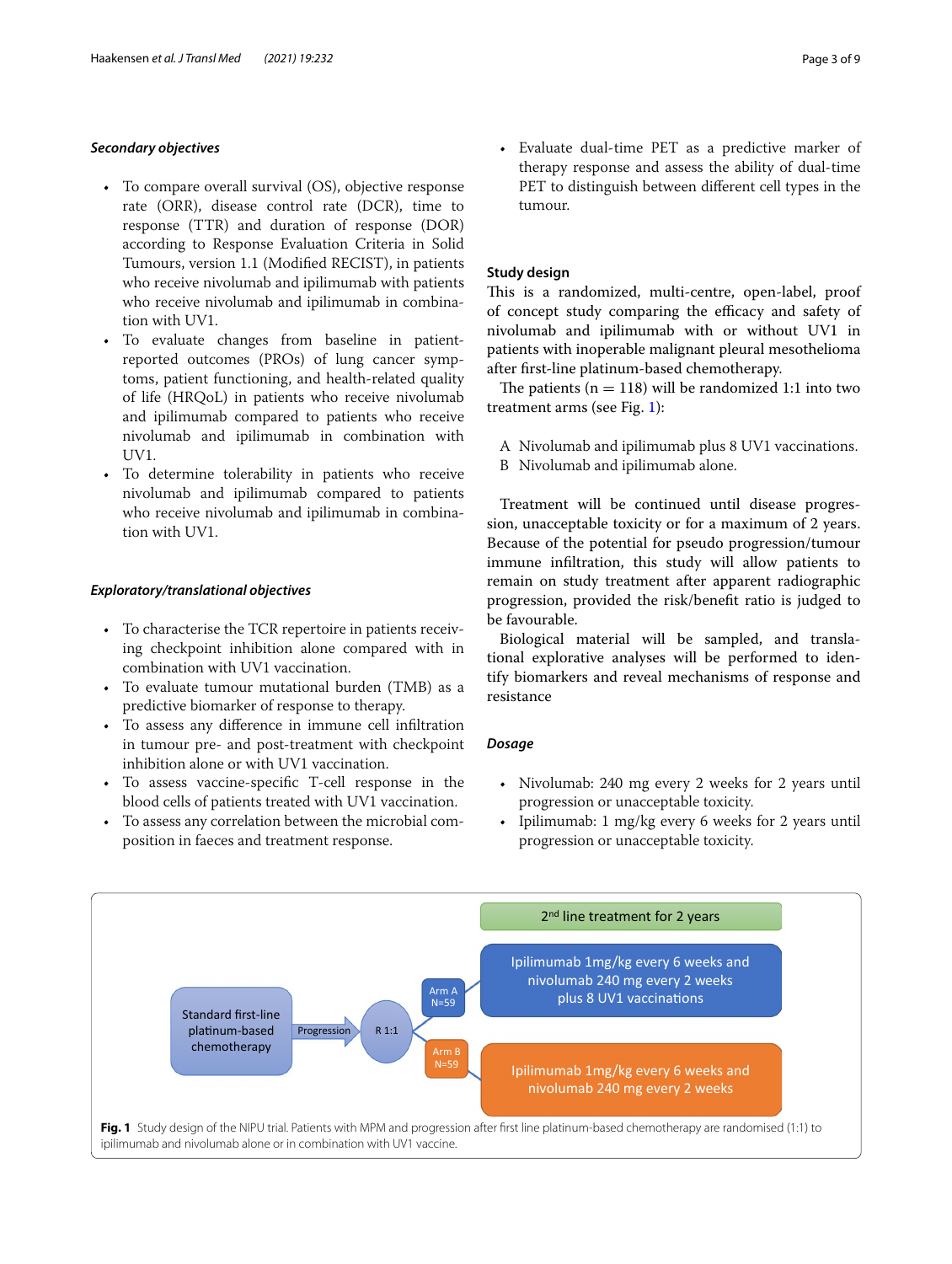• UV1 vaccination (arm A only): 8 intradermal injections with 300 μg UV1 and 75 μg GM-CSF (sargramostim) during the first 13 weeks. The first 3 UV1 vaccinations will begiven in week 1, one in week 2, followed by four UV1 vaccinations throughout the following 11 weeks, totalling eight vaccinations. The frst three vaccinations of UV1 will be given prior to the frst infusion of nivolumab and ipilimumab.

Overview of the study procedures and treatment can be found in Table [1.](#page-3-0)

### **Rationale for the choice of vaccine**

Telomerase activation is a major factor contributing to cancer proliferation, immortality, and invasiveness [[13–](#page-7-11) [15\]](#page-7-12), and its activation is documented in MPM [[16](#page-7-13), [17](#page-7-14)]. Tumour telomerase expression is correlated with poor outcome for many cancers [\[18](#page-7-15)[–20\]](#page-8-0), conversely, spontaneously occurring telomerase-directed CD4+ T-cell responses have recently been identifed as a positive prognostic factor in NSLCL [[21\]](#page-8-1), substantiating its relevance as a target for vaccination in thoracic malignancies. Vaccination with UV1 induces immune responses directed at telomerase reverse transcriptase (hTERT), the catalytic subunit of the telomerase complex. By targeting this essential cancer protein, there are limited possibilities for resistance mutations to develop, as loss of hTERT would restrict tumour proliferation and metastasis. Furthermore, by mounting a  $CD4+ Th1$  response (i.e. secretion of IFN- $\gamma$ , TNF $\alpha$  and IL-2), the vaccine aims to induce an infammatory tumour microenvironment to further stimulate the expansion of secondary efector cells. UV1 is administered with granulocytemacrophage colony-stimulating factor (GM-CSF) as an adjuvant. The safety and immunological response of the vaccine given as monotherapy have been investigated in two clinical phase I/II trials  $[22, 23]$  $[22, 23]$  $[22, 23]$  $[22, 23]$ . The combination of the UV1 vaccine with ipilimumab in metastatic malignant melanoma patients has been investigated in a phase I/IIa trial  $(n = 12)$  (Aamdal E. et al. Manus in prep.) (NCT02275416). Together, these studies have shown that UV1 is generally safe and well tolerated. Common adverse events related to UV1 include pruritus, erythema, fatigue, diarrhoea, pain and rash. Overall, six of the 52 patients vaccinated with UV1 (12%) experienced serious adverse events that were related to UV1 and/or GM-CSF, of these fve were of allergic origin. All events resolved without sequelae.

Across the three phase I/II-studies conducted with UV1, vaccine-specifc immune responses were observed in 78% (range 67–91%) of patients across the diferent cancer types (and HLA allele types), supporting the

| Weeks                    | <b>Study period</b> |                            |                |                   |          |                            |                            |            |               |                              |           |
|--------------------------|---------------------|----------------------------|----------------|-------------------|----------|----------------------------|----------------------------|------------|---------------|------------------------------|-----------|
|                          | $-4-0$              | $\mathbf{1}$               | $\overline{2}$ | $3 - 5$           | $6 - 7$  | 12                         | Up to 2 years<br>Q6W       | <b>EOT</b> | Q3M safety FU | Q3M<br>survival<br><b>FU</b> |           |
|                          |                     |                            |                |                   |          |                            |                            |            |               |                              | Enrolment |
| Informed consent         | $\times$            |                            |                |                   |          |                            |                            |            |               |                              |           |
| Randomisation            | $\times$            |                            |                |                   |          |                            |                            |            |               |                              |           |
| Treatment arm A          |                     |                            |                |                   |          |                            |                            |            |               |                              |           |
| UV1                      |                     | $\times$ $\times$ $\times$ | $\times$       | $\times$ $\times$ | $\times$ | $\times$                   |                            |            |               |                              |           |
| Nivolumab Q2W            |                     |                            | $\times$       | $\times$          | $\times$ | $\times$ $\times$ $\times$ | $\times$ $\times$ $\times$ |            |               |                              |           |
| Ipilimumb Q6W            |                     |                            | $\times$       |                   | $\times$ | $\times$                   | $\times$                   |            |               |                              |           |
| Treatment arm B          |                     |                            |                |                   |          |                            |                            |            |               |                              |           |
| Nivolumab Q2W            |                     | $\times$                   |                | $\times$ $\times$ | $\times$ | $\times$ $\times$ $\times$ | $\times$ $\times$ $\times$ |            |               |                              |           |
| Ipilimumb Q6W            |                     | $\times$                   |                |                   | $\times$ | $\times$                   | $\times$                   |            |               |                              |           |
| Procedures               |                     |                            |                |                   |          |                            |                            |            |               |                              |           |
| <b>CT</b>                | $\times$            |                            |                |                   | $\times$ | $\times$                   | $\times$                   | $\times$   | $\times$      |                              |           |
| Dual-time PET            | $\times$            |                            |                |                   | $\times$ |                            |                            | $\times$   |               |                              |           |
| Biopsy                   | $\times$            |                            |                |                   | $\times$ |                            |                            | $\times$   |               |                              |           |
| Study blood samples      | $\times$            |                            |                |                   | $\times$ |                            |                            | $\times$   | $\times$      |                              |           |
| HR-QoL                   | $\times$            |                            |                |                   | $\times$ | $\times$                   | $\times$                   | $\times$   |               |                              |           |
| Clinical examination Q2W | $\times$            |                            | $\times$       | $\times$          | $\times$ | $\times$ $\times$ $\times$ | $\times$ $\times$ $\times$ | $\times$   |               |                              |           |
| AE/SAE Q2W               | $\times$            |                            | $\times$       | $\times$          | $\times$ | $\times$ $\times$ $\times$ | $\times$ $\times$ $\times$ | $\times$   |               |                              |           |
| Disease status/survival  |                     |                            |                |                   |          |                            |                            |            | $\times$      | $\times$                     |           |

<span id="page-3-0"></span>**Table 1** Overview of study treatment and procedures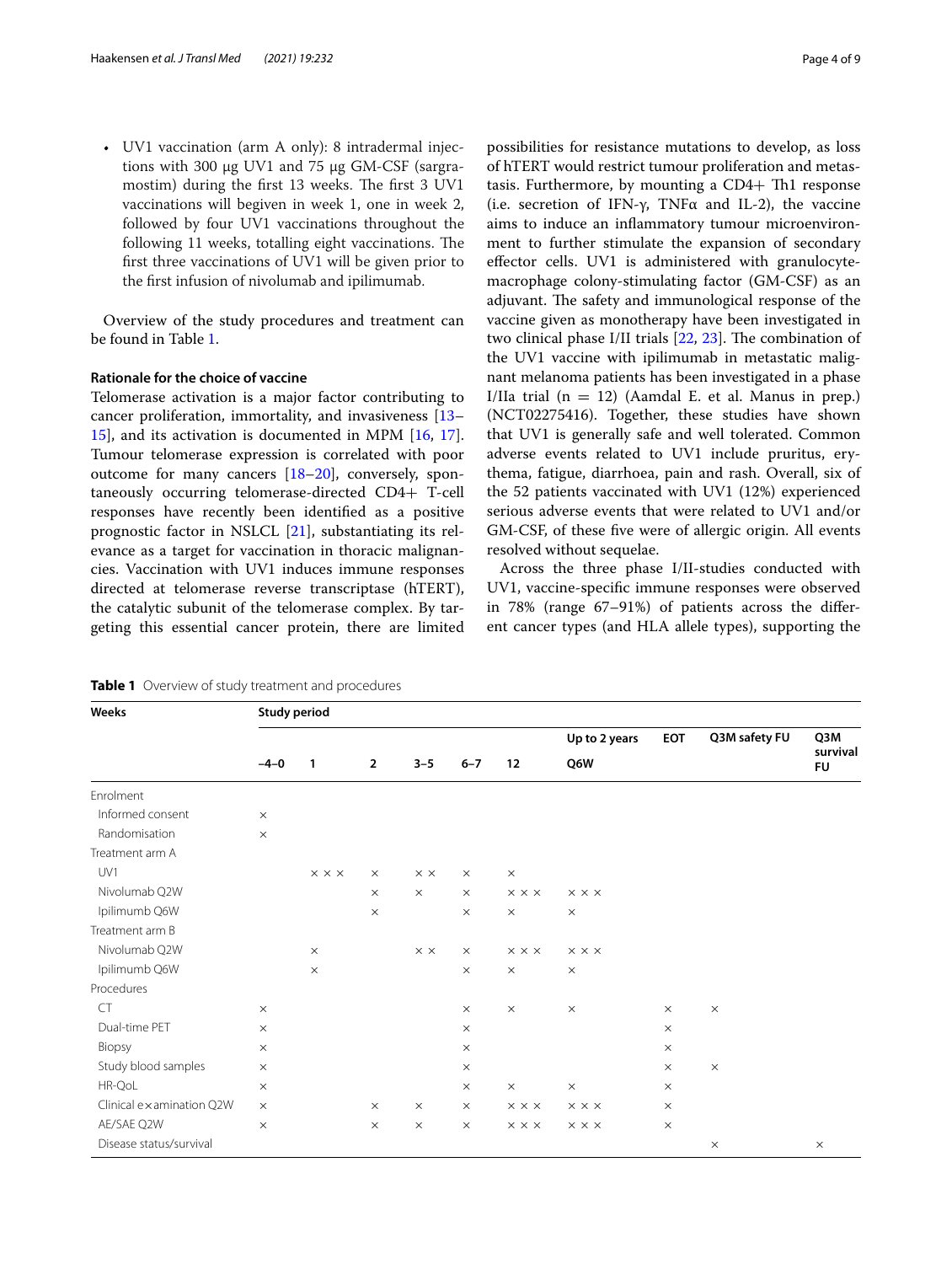universality of the vaccine. Survival time for patients who responded immunologically was longer than for patients who did not respond immunologically to the vaccine, and survival time correlated with the breadth of the vaccinespecifc immune response.

In summary, UV1 is safe alone and in combination with checkpoint inhibitors and trials in other cancers show that UV1 induces vaccine-specifc immune response associated with survival.

### **Rationale for the choice of immunotherapy**

The rationale for combining UV1 vaccination with immune checkpoint inhibitors is for the vaccine to prime a meaningful T cell response that can be enhanced by the checkpoint inhibitors to facilitate the activity of the tumour-specifc T cells in the tumour microenvironment. Several pre-clinical studies have shown improved anti-tumour responses upon combination of vaccine and checkpoint inhibitors [\[24\]](#page-8-4). Data from clinical studies combining anti-immune checkpoint blockade and vaccines are still limited, but some early trials show encouraging results and were recently reviewed [\[25](#page-8-5)]. PD-1 and CTLA-4 checkpoints diferentially afect CD8+ and CD4+ T-cell phenotypes [[26\]](#page-8-6) and recent data indicate that immune responses induced by anti-CTLA-4 and anti-PD-1 checkpoint-blockade are driven by diferent cellular mechanisms  $[27]$  $[27]$ . This indicates that vaccination with long peptides containing both CD4 and CD8 T-cell epitopes combined with both ipilimumab and nivolumab could be expected to have a maximal synergistic efect.

UV1-specifc immune responses were induced in 11 out of 12 melanoma-patients treated with UV1 vaccine in combination with ipilimumab. The immune response appeared more frequently and rapidly than in patients treated with UV1 alone [\[22](#page-8-2)], [\[23](#page-8-3)] (Aamdal et al. manuscript submitted), suggesting a synergistic effect of blocking of CTLA-4 and vaccination with UV1. Of 12 patients, one patient developed a complete response, three patients obtained a partial response, and two achieved stable disease as best overall response. The safety, clinical and immunological responses of the UV1 vaccine when used in combination with the PD-1 immune checkpoint inhibitor pembrolizumab is currently under investigation in a phase I/II clinical trial in patients  $(N = 30)$  with metastatic malignant melanoma (NCT03538314).

In summary, ipilimumab and nivolumab has shown clinical beneft in patients with MPM and trials in other tumour groups have found immunological synergy between ipilimumab and UV1.

## **Patient selection**

Selected inclusion and exclusion criteria are shown in Table [2](#page-4-0).

## **Safety measures**

## *Handling of toxicities*

Administration of study treatment will be performed in a setting with emergency medical facilities and staf who are trained to monitor for and respond to medical emergencies. All adverse events and serious adverse events will be recorded during the trial and for up to 30 days after the last dose of study drug or until the initiation of another anti-cancer therapy, whichever occurs frst. After this period, investigators should report serious adverse events and adverse events of special interest that are believed to be related to prior treatment with study drug. Events will be graded according to NCI CTCAE v5.0.

<span id="page-4-0"></span>

| <b>Table 2</b> Selected inclusion and exclusion criteria |  |
|----------------------------------------------------------|--|
|----------------------------------------------------------|--|

| Selected inclusion criteria                                                                                   | Selected exclusion criteria                                                                      |
|---------------------------------------------------------------------------------------------------------------|--------------------------------------------------------------------------------------------------|
| 1. Histologically and/or cytologically confirmed MPM                                                          | 1. Disease suitable for curative surgery                                                         |
| 2. Unresectable disease, not candidate for curative surgery                                                   | 2. Previous treatment with a PD1 or PD-L1 inhibitor                                              |
| 3. Measurable disease, defined as at least one lesion (CT or MRI) that is suitable<br>for repeated assessment | 3. Non-pleural mesothelioma e.g. mesothelioma arising in other organs                            |
| 4. Available unstained archived tumour tissue sample                                                          | 4. Active second malignancy other than non-melanoma skin cancer or<br>cervical carcinoma in situ |
| 5. Previously treated with at least one line of platinum doublet                                              | 5. Symptomatic or uncontrolled brain metastases requiring concurrent<br>treatment                |
| 6. ECOG performance status of 0-1                                                                             | 6. Known history of leptomeningeal carcinomatosis                                                |
| 7. Willing to provide archived tumour tissue and blood samples for research                                   | 7. Active or prior documented autoimmune or inflammatory disorders                               |
| 8. Adequate organ function                                                                                    | 8. History of primary immunodeficiency                                                           |
| 9. Age $\geq$ 18 years                                                                                        | 9. History of allogeneic organ transplant                                                        |
|                                                                                                               | 10. Uncontrolled intercurrent illness                                                            |
|                                                                                                               | 11. Active infection                                                                             |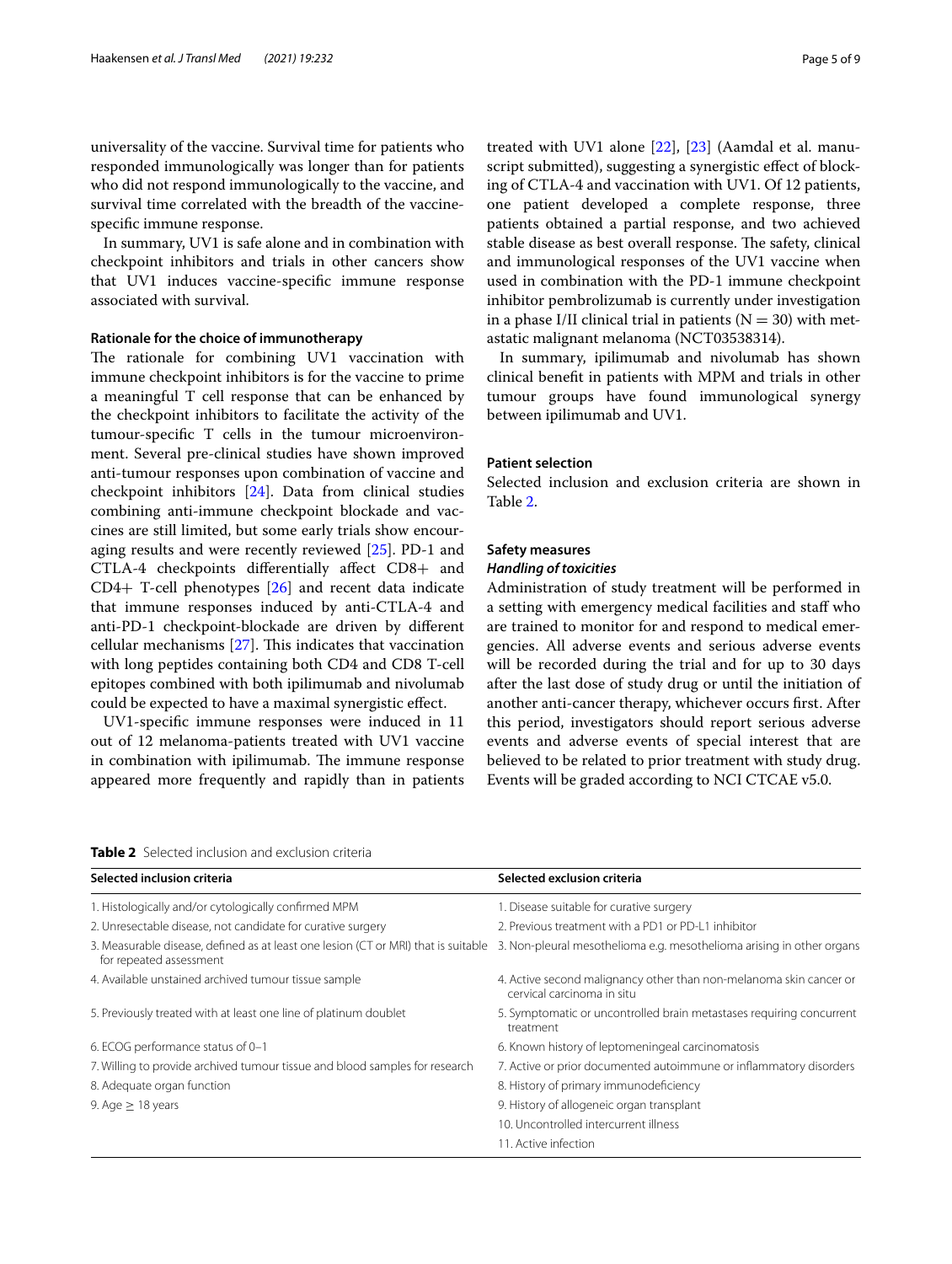### *Dose reduction considerations (selected points)*

- Dose reduction of nivolumab or ipilimumab is not permitted, apart from changing the dosing intervals for ipilimumab to every 12th week.
- For any concomitant conditions already apparent at baseline, the dose modifcations will apply according to the corresponding shift in toxicity grade, if the investigator feels it is appropriate. For example, if a patient has grade 1 asthenia at baseline that increases to grade 2 during treatment, this will be considered a shift of one grade and treated as grade 1 toxicity for dose-modifcation purposes.
- When several toxicities with diferent grades of severity occur at the same time, the dose modifcations should be according to the highest grade observed.
- If, in the opinion of the investigator, a toxicity is considered to be due to some component of the treatment leading to a dose delay, the other component(s) may be administered if there is no contraindication.
- If a patient experiences a grade 3 or 4 adverse event considered probably related to ipilimumab, the ipilimumab dosing interval should be extended to every 12 weeks. The ipilimumab dose should be kept at 1mg/kg.
- Patients may temporarily suspend study treatment with nivolumab/ipilimumab if they experience an adverse event that requires a dose to be held.
	- If nivolumab is held because of adverse events for > 42 days (6 weeks), the patient will be discontinued from nivolumab treatment.
	- If ipilimumab is held because of adverse events for > 126 days (18 weeks), the patient will be discontinued from nivolumab treatment.
	- If the patient is likely to beneft from resuming nivolumab/ipilimumab after a longer hold than allowed (6 or 18 weeks), the study drug may be restarted with the approval of the Sponsor. If a patient must be tapered off steroids used to treat adverse events, nivolumab may be held for  $> 42$ days until steroids are discontinued or reduced to prednisone dose equivalent  $\leq 10$  mg/day.
- The treating physician may use discretion in modifying or accelerating the dose modifcation guidelines described depending on the severity of toxicity and an assessment of the risk versus beneft for the patient, with the goal of maximizing patient compliance and access to supportive care.
- Dose modifcation of GM-CSF (sargramostim) or UV1 is not allowed in this study. If ipilimumab and

nivolumab are withheld during the study treatment period, UV1 vaccination must also be withheld. UV1 vaccinations will only be reintroduced if both ipilimumab and nivolumab are reintroduced.

• UV1 vaccination and/or ipilimumab and nivolumab not administered will not be replaced during the study treatment period.

# *Independent data monitoring*

An independent data monitoring committee (IDMC) has pre-planned assessment of the safety of the trial 4 and 13 weeks after the frst 6 and 14 patients have started treatment. All the IDMC assessments has been successfully completed.

## **Sample collection/biobanking**

An extensive research program will be conducted. The patient informed consent form will allow for performing biomarker analyses, immunological studies, gene profling and studies of tumour evolution/heterogeneity during treatment, as well as comparison with data/material from other studies.

- (1) Tumour biopsies collected pre, during and post therapy (time of progression). If sufficient tissue is available, three biopsies will be obtained at each timepoint, and prioritized in the following order:
	- (a) FFPE tissue.
	- (b) Snap-frozen tumour biopsies.
	- (c) Fresh tumour cells/tumour infltrating lymphocytes frozen as cell suspension (selected sites).
- (2) A separate biopsy (snap-frozen) will be taken at week 6 from those patients who consent to the procedures.
- (3) Blood samples collected pre-, during and post-therapy:
	- (a) Peripheral blood mononuclear cells, processed with gradient centrifugation and frozen on liquid nitrogen (selected sites).
	- (b) Plasma/serum, separated and frozen.
	- (c) Circulating tumour cells (only if sufficient resources available).
- (4) Urine samples collected pre-, during and post-therapy.
- (5) Faecal samples collected at baseline, tumour evaluation timepoints and progression.
- (6) Dual-time PET analyses at baseline, 6 weeks, 1 year and at progression (selected sites).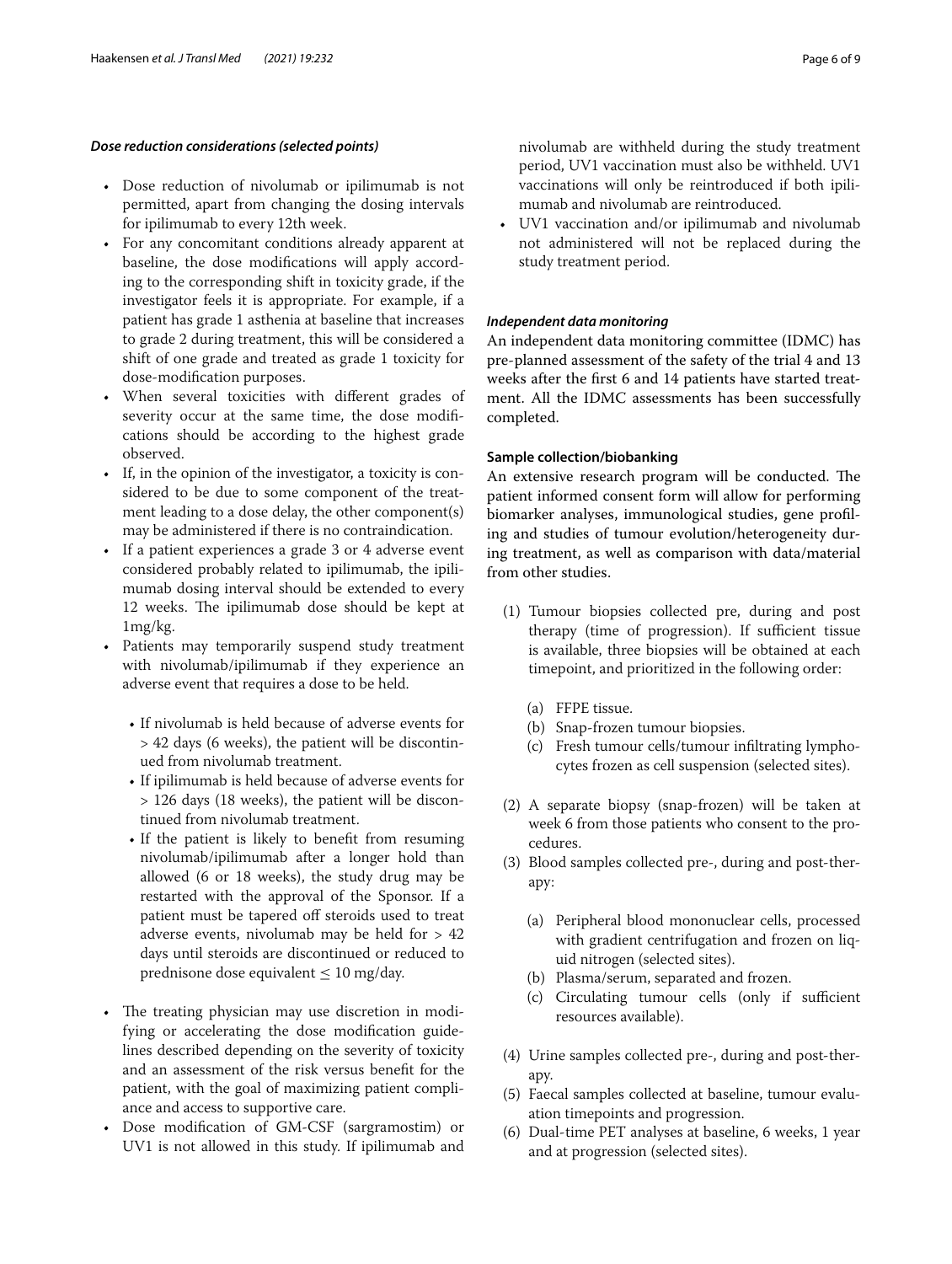### **Statistical analyses**

Under the null hypothesis, the PFS hazard ratio (HR), for ipilimumab and nivolumab in combination with UV1 (ipi/nivo/UV1) vs ipilimumab and nivolumab (ipi/nivo) is assumed to be 1.00. Under the alternative hypothesis, the HR is assumed to be 0.60. To test the null hypothesis with 80% power and a 1-sided alpha level of 0.10, a total of 69 PFS events are required. Based on the INITIATE trial [[28\]](#page-8-8), with 12 months median follow-up it is expected that 69% of patients treated with ipi/nivo will have progressed and, with a HR of 0.60, it is further expected that 51% of patients treated with ipi/nivo/UV1 will have progressed. With an expected accrual rate of 5 patients per month, a total  $N=118$  patients randomized into the trial over a 24-month period and followed for a minimum of 2–3 months after the last patient is randomized will yield the 69 PFS events required.

# **Discussion**

The NIPU study is designed as a randomized phase 2 trial. Randomization will provide useful data on both toxicity and efficacy. Since the combination of UV1 with ipilimumab and nivolumab has not previously been studied in patients with MPM, a phase 2 study giving indications of both toxicity and efficacy is warranted before starting a phase 3 trial for both ethical and economic reasons. The trial is open-labelled as placebo vaccination with observation time was impractical and time-consuming for both patients and nurses and blinding was not considered necessary for a phase 2 trial with a blinded independent centrally reviewed primary endpoint.

As treatment guidelines change, the patient population eligible for clinical trials change. One challenge with the NIPU trial is that patients treated with checkpoint inhibition in frst line are not eligible for the trial and once the ipilimumab/nivolumab treatment regime is implemented, the patient population eligible for the study will rapidly reduce. Until that time, however, the patients have few treatment options in the second line and the clinical data gained from this trail may be relevant for the frst line setting in the future. Inclusion has started and shows that patients are eager to participate in the trial.

The translational analyses constitute an important part of the trial. As immunotherapy is being established as part of the treatment available to patients with MPM, it is important to gain knowledge about biological mechanisms contributing to treatment response or resistance.

Tumour biopsies will be collected at baseline and at 6 weeks after start of treatment to evaluate the tumour microenvironment and its association with therapy efect. Characterization of immune cell subsets will be done in the tumour and in the circulation, including T-cells, B cells, NK cells, myeloid-derived suppressor cells, or subpopulations Immune cells in the tumour will be characterized. Specifc immune response against the UV1 vaccine will be analysed as will the changes in clonality of the T cell receptor repertoire in response to therapy.

Previous studies have shown that the temporal dynamics of uptake of 18F-Fluorodeoxyglucose (FDG) varies between benign and malignant lesions [[29,](#page-8-9) [30](#page-8-10)]. The uptake kinetics of FDG (reflected by glucose consumption rates) may vary between diferent cell types, and we hypothesize that we can diferentiate between cancer and immune cells by so-called dual-time PET [[29](#page-8-9)]. We test this by comparing the cellular composition (tumour cells and various immune cells) at baseline and at 6 weeks after treatment with dual-time PET (scans obtained 60 and 120 min after injection of FDG).

The composition of the gut microbiome has been found associated with response to immunotherapy and the use of antibiotics has been associated with reduced efect of check point inhibition as a result of unfavourable alterations to the gut microbiome  $[31, 32]$  $[31, 32]$ . We collect faeces at baseline, 6 weeks, at regular intervals and at progression for DNA extraction and deep sequencing. Microbiota profles will be linked to immune responses in circulation and in the tumour to identify microbes associated with immune response to treatment. Information about concomitant medication will be available.

Exploration of biological mechanisms of action and biomarker analyses will be performed on tumour tissue, but we will also search for reliable biomarkers using less invasive methods such as blood, imaging, urine and faeces. Based on results from the CheckMate 743 trial indicating more pronounced beneft for sarcomatoid/non-epithelioid tumours  $[8]$  $[8]$ , the clinical effect and the biological basis for the efect in the epithelioid and non-epithelioid tumours will be explored. The knowledge gained from these translational studies will be of value in understanding the mechanisms for therapy efect and resistance also in the frst line setting.

#### **Abbreviations**

BICR: Blinded, independent central review; CTCAE: Common terminology criteria for adverse events; CTLA4: Cytotoxic T-lymphocyte-associated protein 4; DCR: Disease control rate; DOR: Duration of response; FDA: Food and drug administration; FFPE: Formalin-fixed paraffin-embedded; GM-CSF: Granulocyte-macrophage colony-stimulating factor; HR: Hazard ratio; HRQoL: Health-related quality of life; MPM: Malignant pleural mesothelioma; mRECIST: Modifed response evaluation criteria in solid tumours; NCI: National cancer institute; NIPU: Nivolumab and Ipilimumab +/- UV1 Vaccination as Second Line Treatment in Patients With Malignant Mesothelioma; ORR: Objective response rate; OS: Overall survival; PET: Positron emission tomography; PD-L1: Programmed death-ligand 1; PFS: Progression free survival; PROs: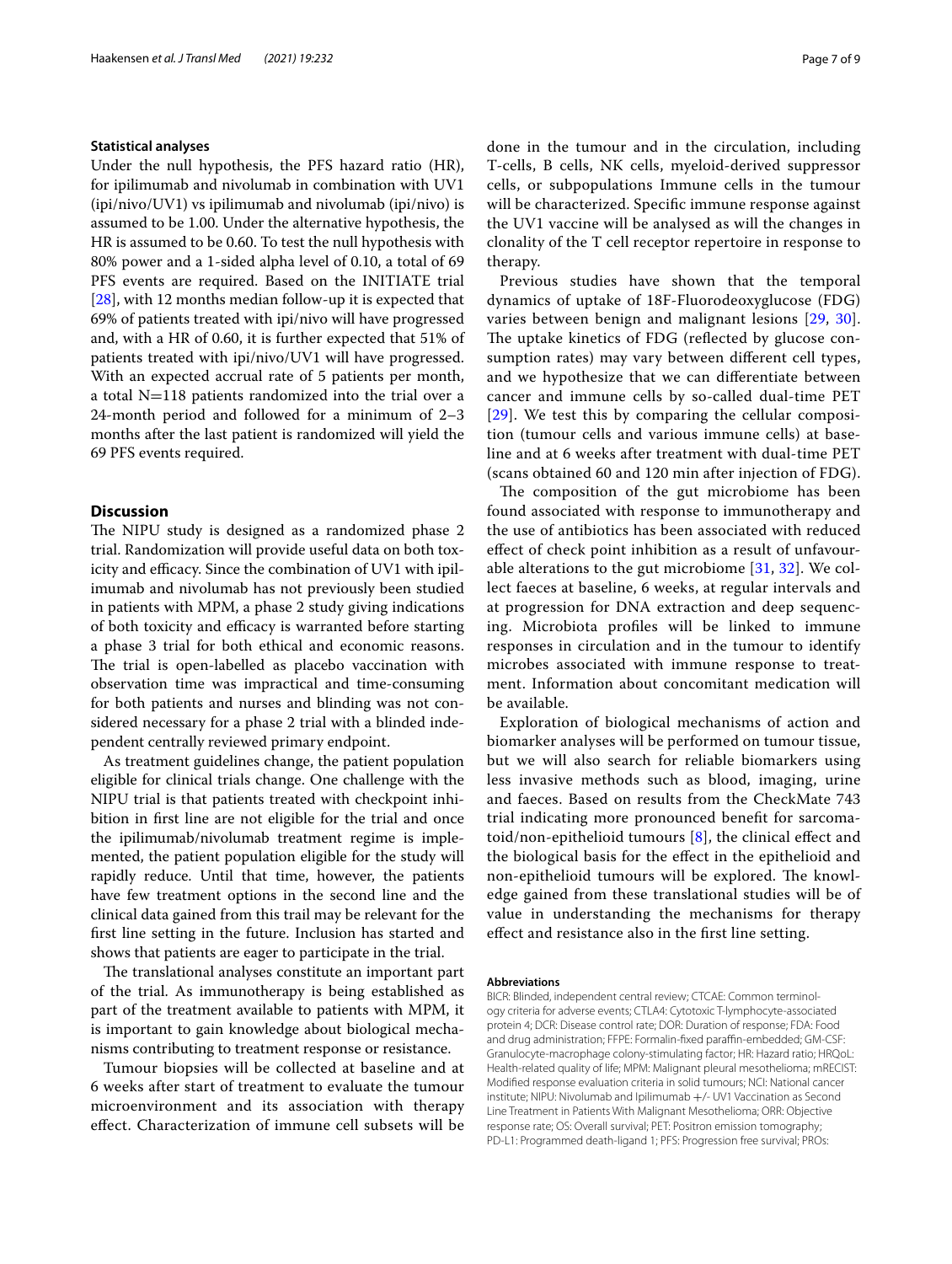Patient-reported outcomes; TMB: Tumour mutational burden; TTR: Time to response.

#### **Acknowledgements**

The authors thank study nurses, project managers, engineers and lab personnel in all hospitals including patients for their valuable contribution to the trial. We also highly value the collaboration with BMS and Ultimovacs and thank the South-Eastern Norway regional health authority for their funding. AKN acknowledges funding from the National Health and Medical Research Council (Australia) for the National Centre for Asbestos Related Diseases Centre of Research Excellence (APP1197652).

### **Authors' contributions**

VDH: clinical investigator, attract funding, contribution to protocol revision, writing manuscript. AKN: clinical investigator. EBE: contribution to preparation of the trial. SJF: clinical investigator, PhD student. AKN, MMB, HH, OG and SC: Clinical investigators. ÅH: principal investigator, preparation of trial, attract funding and writing of protocol. All authors read and approved the fnal manuscript.

#### **Funding**

Ultimovacs provides UV1 vaccine and sargramostin for patients treated in arm A and some funding for the clinical trial. BMS provides ipilimumab and nivolumab for all patients. The South-Eastern Norway regional health authority has provided support for the clinical trial, PhD students and research analyses (Grant nos. 2021083 and 2020077).

#### **Availability of data and materials**

Not applicable.

## **Declarations**

#### **Ethics approval and consent to participate**

The trial is approved by the regional ethics committee (20/47804). All patients sign informed consent after receiving oral and written information and can withdraw from the study at any time point. The study is performed in compliance with the World Medical Association Declaration of Helsinki and ICH E6 for Good Clinical Practice and is approved by the regional ethics committee.

#### **Consent for publication**

All authors have consented to the publication. Approval has also been obtained from BMS and Ultimovacs.

#### **Competing interests**

EBE is employed by Ultimovacs ASA. AKN has participated as a consultant for Bristol Meyers Squibb. The remaining authors declare that they have no competing interests.

#### **Author details**

<sup>1</sup> Department of Oncology, Oslo University Hospital, Oslo, Norway. <sup>2</sup> Department of Cancer Genetics, Institute for Cancer Research, Oslo University Hospital, Oslo, Norway. <sup>3</sup> National Centre for Asbestos Related Diseases, Institute for Respiratory Health, University of Western Australia, Perth, Australia. 4 Department of Medical Oncology, Sir Charles Gairdner Hospital, Nedlands, Australia. <sup>5</sup> Department of Tumor Biology, Institute for Cancer Research, Oslo University Hospital, Oslo, Norway. <sup>6</sup>Ultimovacs, Oslo, Norway. <sup>7</sup> Department of Oncology and Clinical Cancer Research Center, Aalborg University Hospital, Aalborg, Denmark. <sup>8</sup>Department of Clinical Medicine, Faculty of Medicine, Aalborg University, Aalborg, Denmark. <sup>9</sup>Thoracic Oncology Center, Theme Cancer, Karolinska University Hospital, Stockholm, Sweden. 10Oncology Department, Vall d'Hebron University Hospital and Vall d'Hebron Institute of Oncology, Barcelona, Spain. <sup>11</sup> Faculty of Medicine, University of Oslo, Oslo, Norway.

Received: 10 April 2021 Accepted: 22 May 2021 Published online: 31 May 2021

#### **References**

- <span id="page-7-0"></span>Saddoughi SA, Abdelsattar ZM, Blackmon SH. National trends in the epidemiology of malignant pleural mesothelioma: A National Cancer Data Base Study. Ann Thorac Surg. 2018;105:432–7. [https://doi.org/10.](https://doi.org/10.1016/j.athoracsur.2017.09.036) [1016/j.athoracsur.2017.09.036](https://doi.org/10.1016/j.athoracsur.2017.09.036).
- <span id="page-7-1"></span>2. Katzman D, Sterman DH. Updates in the diagnosis and treatment of malignant pleural mesothelioma. Curr Opin Pulm Med. 2018;24:319– 26. [https://doi.org/10.1097/MCP.0000000000000489.](https://doi.org/10.1097/MCP.0000000000000489)
- <span id="page-7-2"></span>Yamada N, Oizumi S, Kikuchi E, Shinagawa N, Konishi-Skakibara J, Ishimine A, et al. CD8 + tumor-infiltrating lymphocytes predict favorable prognosis in malignant pleural mesothelioma after resection. Cancer Immunol Immunother. 2010;59:1543–9. [https://doi.org/10.](https://doi.org/10.1007/s00262-010-0881-6) [1007/s00262-010-0881-6](https://doi.org/10.1007/s00262-010-0881-6).
- <span id="page-7-3"></span>Cedrés S, Ponce-aix S, Zugazagoitia J, Sansano I, Enguita A, Navarro-Medivil A, et al. Analysis of expression of programmed cell death 1 ligand 1 (PD-L1) in malignant pleural mesothelioma (MPM). PLoS ONE. 2015;1:1–12. [https://doi.org/10.1371/journal.pone.0121071.](https://doi.org/10.1371/journal.pone.0121071)
- <span id="page-7-4"></span>5. Alley EW, Lopez J, Santoro A, Morosky A, Saraf S, Piperdi B, et al. Clinical safety and activity of pembrolizumab in patients with malignant pleural mesothelioma ( KEYNOTE-028): preliminary results from a nonrandomised, open-label, phase 1b trial. Lancet. 2017;18:623–30.
- 6. Quispel-janssen J, Van Der NV, De VJF, Zimmerman M, Lalezari F, Thunnissen E, et al. Programmed death 1 blockade with nivolumab in patients with recurrent malignant pleural mesothelioma. J Thorac Oncol. 2018;13:1569–76.<https://doi.org/10.1016/j.jtho.2018.05.038>.
- <span id="page-7-5"></span>Hassan R, Thomas A, Nemunaitis JJ, Patel MR, Bennouna J, Chen FL, et al. Efficacy and safety of avelumab treatment in patients with advanced unresectable mesothelioma: phase 1b results from the JAVELIN solid tumor trial. JAMA Oncol. 2020;5:351–7. [https://doi.org/](https://doi.org/10.1001/jamaoncol.2018.5428) [10.1001/jamaoncol.2018.5428.](https://doi.org/10.1001/jamaoncol.2018.5428)
- <span id="page-7-6"></span>8. Baas P, Scherpereel A, Nowak AK, Fujimoto N, Peters S, Tsao AS, et al. Articles frst-line nivolumab plus ipilimumab in unresectable malignant pleural mesothelioma (CheckMate 743): a multicentre, randomised, open-label, phase 3 trial. Lancet. 2021;6736:1–12. [https://doi.org/10.](https://doi.org/10.1016/S0140-6736(20)32714-8) [1016/S0140-6736\(20\)32714-8](https://doi.org/10.1016/S0140-6736(20)32714-8).
- <span id="page-7-7"></span>Ranki T, Joensuu T, Elke J, Karbach J, Wahle C, Kairemo K, et al. Local treatment of a pleural mesothelioma tumor with ONCOS-102 induces a systemic antitumor CD8 C T-cell response, prominent in fltration of CD8 C lymphocytes and Th1 type polarization. Oncoimmunology. 2014;3:e958937.
- <span id="page-7-8"></span>10. Zanetti M. A second chance for telomerase reverse transcriptase in anticancer immunotherapy. Nat Rev Clin Oncol. 2017;14:115–28.
- <span id="page-7-9"></span>11 Armato SG, Nowak AK. Revised modifed response evaluation criteria in solid tumors for assessment of response in malignant pleural mesothelioma (Version 1.1). J Thorac Oncol. 2018;13:1012–21. [https://doi.org/](https://doi.org/10.1016/j.jtho.2018.04.034) [10.1016/j.jtho.2018.04.034.](https://doi.org/10.1016/j.jtho.2018.04.034)
- <span id="page-7-10"></span>12. Byrne MJ, Nowak AK. Modifed RECIST criteria for assessment of response in malignant pleural mesothelioma. Ann Oncol. 2004;15:257– 60. [https://doi.org/10.1093/annonc/mdh059.](https://doi.org/10.1093/annonc/mdh059)
- <span id="page-7-11"></span>13. Liu Z, Li Q, Li K, Chen L, Li W, Hou M, et al. Telomerase reverse transcriptase promotes epithelial–mesenchymal transition and stem celllike traits in cancer cells. Oncogene. 2013;32:4203–13. [https://doi.org/](https://doi.org/10.1038/onc.2012.441) [10.1038/onc.2012.441](https://doi.org/10.1038/onc.2012.441).
- 14. Hannen R, Bartsch JW. Essential roles of telomerase reverse transcriptase hTERT in cancer stemness and metastasis. FEBS Lett. 2018;592:2023–31. [https://doi.org/10.1002/1873-3468.13084.](https://doi.org/10.1002/1873-3468.13084)
- <span id="page-7-12"></span>15. Stewart SA, Hahn WC, Connor BFO, Banner EN, Lundberg AS, Modha P, et al. Telomerase contributes to tumorigenesis by a telomere lengthindependent mechanism. PNAS. 2002;99:1–6.
- <span id="page-7-13"></span>16. Dhaene K, Hübner R, Kumar-singh S, Weyn B, Van ME. Telomerase activity in human pleural mesothelioma. Thorax. 1998;53:915–8.
- <span id="page-7-14"></span>17. Tallet A, Nault J, Renier A, Hysi I, Galateau-Sallé F, Cazes A, et al. Overexpression and promoter mutation of the TERT gene in malignant pleural mesothelioma. Oncogene. 2014;33:3748–52. [https://doi.org/10.1038/](https://doi.org/10.1038/onc.2013.351) [onc.2013.351](https://doi.org/10.1038/onc.2013.351).
- <span id="page-7-15"></span>18. Taga S, Osaki T, Ohgami A, Imoto H, Yasumoto K. Prognostic impact of telomerase activity in non-small cell lung cancers. Ann Surg. 1999;230:715–20.